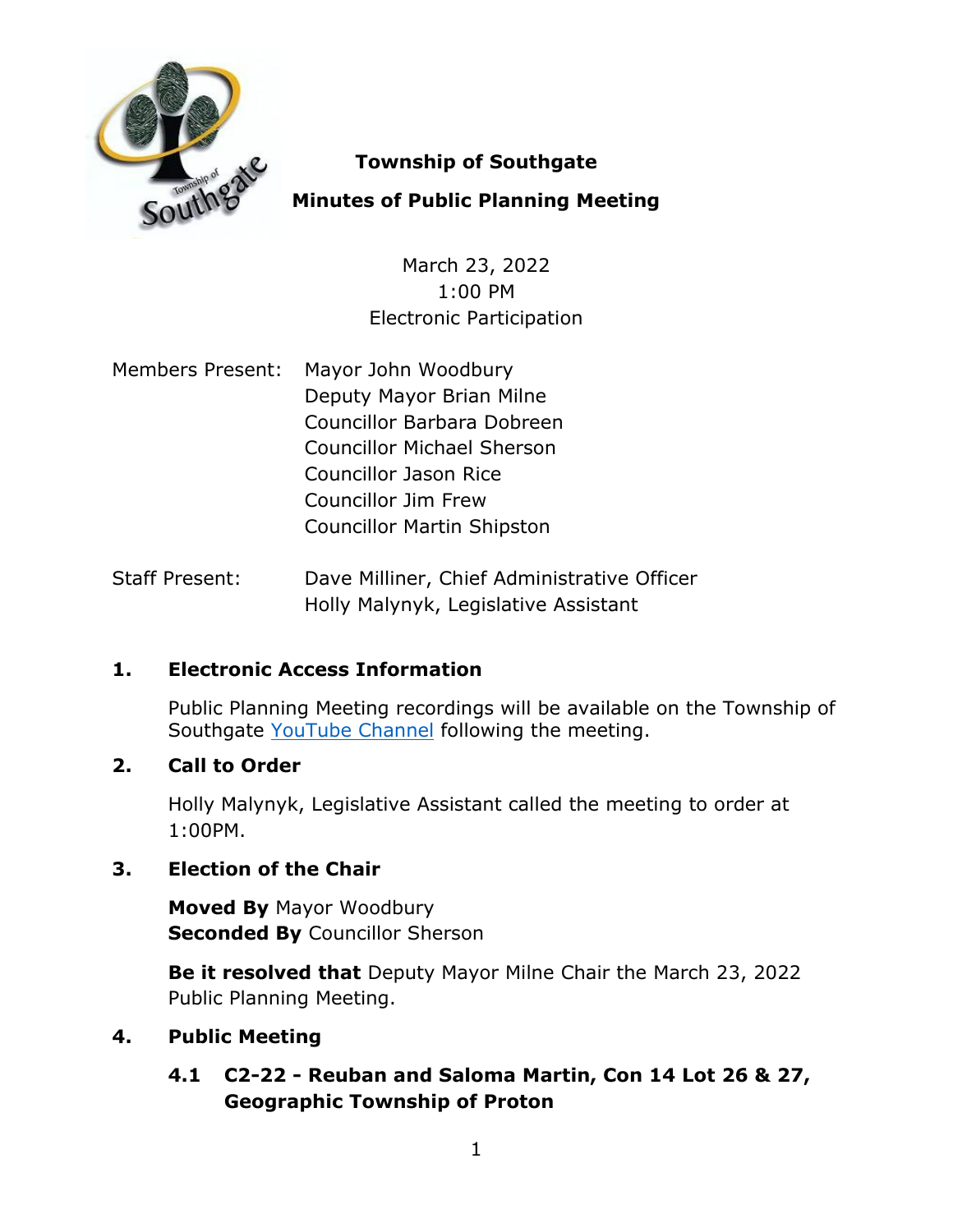#### **4.1.1Background**

**The Purpose** of the proposed zoning by-law amendment application is to change the list of permitted uses to allow for dry manufacturing. Currently, metal work and welding are permitted for the existing shop. The proposed use will be added to the existing permitted uses and the limitation on employees will be removed. The owners wish to add the dry manufacturing use to the list of permitted uses for A1- 391 exception zone. The shop including office and power room is proposed to remain the same and has been previously approved for expansion of up to  $345m^2$  in size. The outside storage area is proposed to be  $592m^2$ . **The Effect** of the proposed zoning by-law amendment would be to change the zone uses on a portion of the subject lands to permit Dry Industrial Uses within the existing agricultural exception zone (A1-391). Any Environmental Protection Zone Boundary may be adjusted based on Conservation Authority comments.

### **4.1.2Application and Notice of Public Meeting**

The Legislative Assistant, Holly Malynyk, confirmed that proper notice was given in accordance with the Planning Act.

#### **4.1.3 Comments Received from Agencies and the Public**

Planner Clinton Stredwick summarized comments received from agencies being the Township of Southgate Public Works Department, the County of Grey and the Saugeen Valley Conservation Authority.

#### **4.1.4 Questions from Council**

Members of Council asked questions and staff provided responses.

#### **4.1.5Applicant or Agent**

The Applicant or Agent were not in attendance to speak to the application.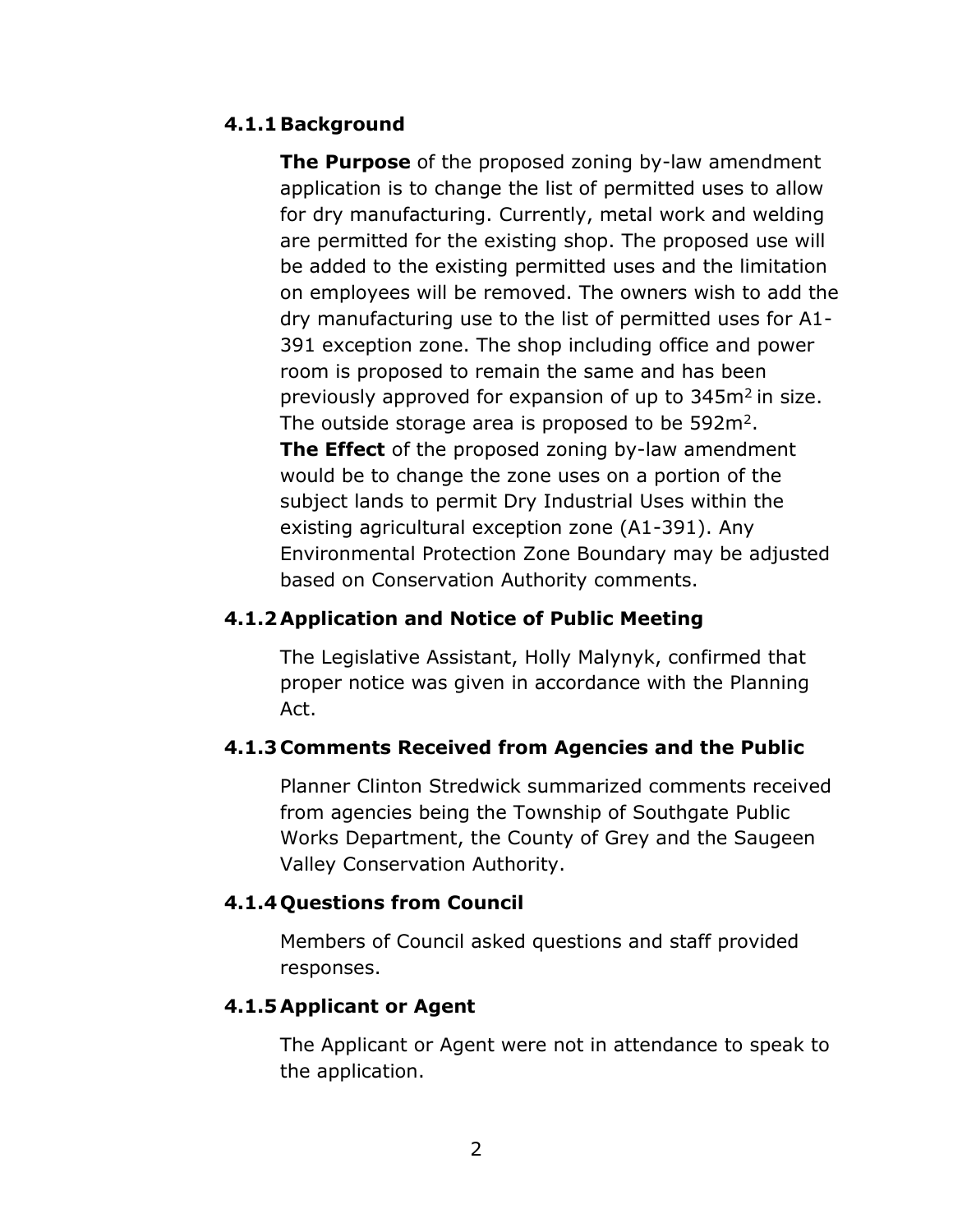### **4.1.6Members of the Public to Speak**

No members of public were present to speak in support of or opposition to the applicant.

### **4.1.7 Further Questions from Council**

There were no further questions from Members of Council.

# **4.2 C3-22 - Jerry and Velda Jack, Con 10 Lot 19 to 20, Geographic Township of Proton**

## **4.2.1Background**

**The Propose** of the proposed zoning by-law amendment application is to add to the list of permitted uses a commercial vehicle repair shop to allow for the maintenance and annual safety inspection of trucks and trailers.

**The Effect** of the proposed zoning by-law amendment would be to rezone a portion of the subject lands from Agricultural A1 to Agricultural Except (A1-XXX) to allow for the proposed use.

## **4.2.2Application and Notice of Public Meeting**

The Legislative Assistant, Holly Malynyk, confirmed that proper notice was given in accordance with the Planning Act.

## **4.2.3 Comments Received from Agencies and the Public**

Planner Clinton Stredwick summarized comments received from agencies being the Township of Southgate Public Works Department, the County of Grey and the Saugeen Valley Conservation Authority.

## **4.2.4 Questions from Council**

Members of Council asked questions and staff provided responses.

## **4.2.5Applicant or Agent**

The Applicant was in attendance and available for any questions.